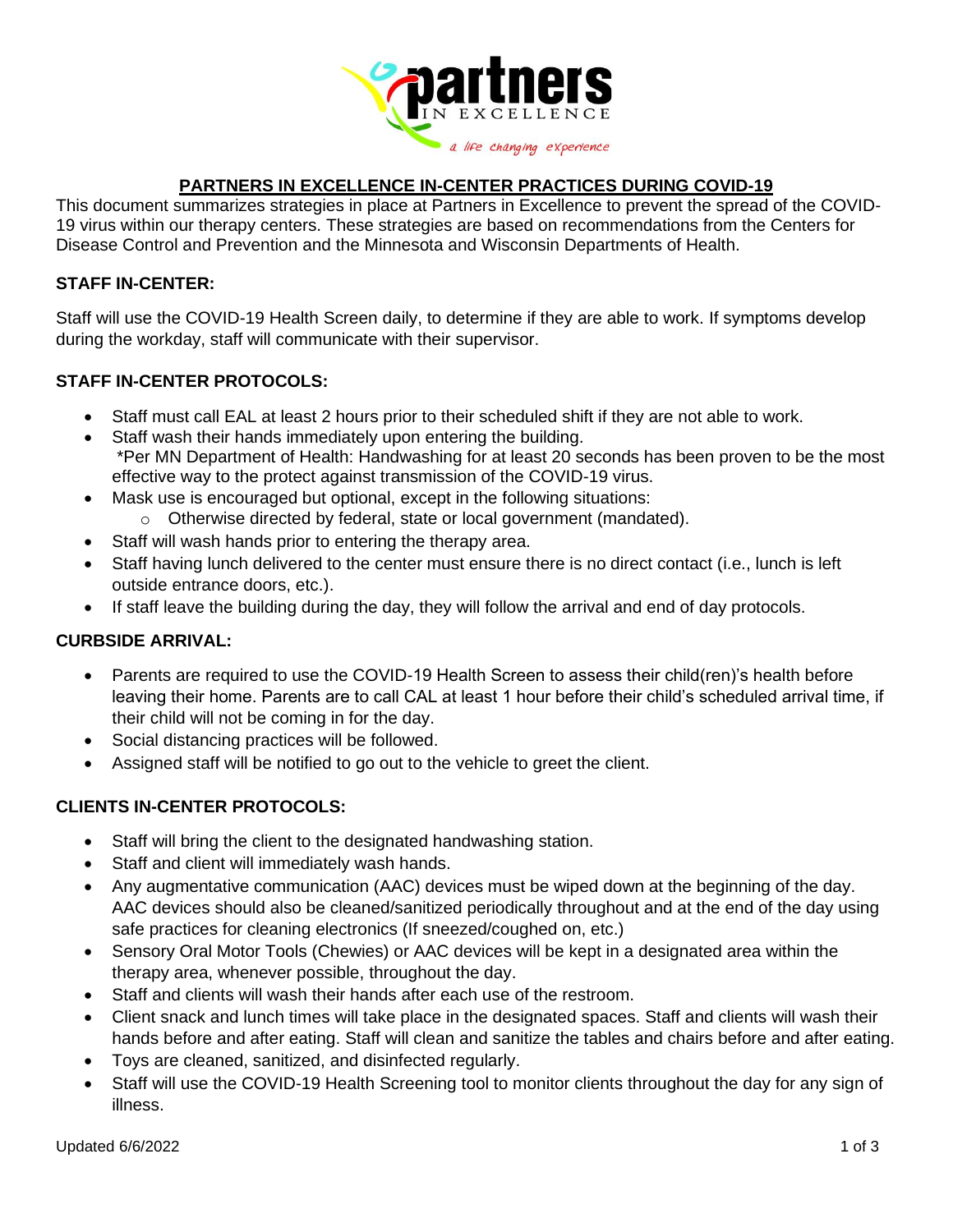• If a client fails the health screen, the program supervisor will communicate with the parent regarding symptoms. If there is continued concern of COVID-19, the child will be isolated and supervised until they are picked up. Parents must arrange for their child to be **picked up within one hour.**

### **CURBSIDE DEPARTURE:**

- Social distancing practices will be followed when possible.
- Parents and drivers will remain near the vehicle and staff will bring the child out to the vehicle.

## **DAILY SANITATION PROCEDURES DURING COVID-19:**

- Each location will utilize a daily sanitation checklist to ensure all areas are properly cleaned.
- Cleaning means washing hard surfaces with soap and water or spraying sanitizer and wiping the area with a clean paper towel or microfiber cloth.
- Sanitizer is used to thoroughly wet toys, food service areas or anything that could be placed in the mouth and allowed to air dry.
- Disinfectant is used to thoroughly wet all other surfaces and allowed to air dry.

## **STAFF LUNCH/BREAK TIMES:**

- Social distancing will be practiced when able.
- Staff will wash hands as they enter the staff break area and before leaving the area.
- Staff will clean and sanitize tables after each use.
- Staff will clean counters, microwave and refrigerator handles, Keurig and water cooler regularly.

## **END OF DAY:**

- Each therapy area, toys within the area and all frequently touched surfaces throughout the Center will be cleaned and then sanitized/disinfected.
- Staff are responsible to clean and disinfect their electronic device(s) and locker doors regularly.
- Cleaning checklists are used to ensure the following are cleaned and disinfected regularly by staff and/or cleaning company:
	- o Bathrooms, lunchrooms, copy rooms, lobby and meeting rooms, hard-surface floors, carpets/rugs, high-touch surfaces (e.g. light switches, handles, doors, time clock), and trash removal

# **POSITIVE COVID-19 RESPONSE ACTION PLAN:**

- Employee or child has a positive COVID-19 test result.
	- Employee will contact site Center Manager or Supervisor FIRST and EAL
	- Parents notify Client Attendance Line (CAL)
	- Center Manager/Supervisor will:
		- Confirm contact with EAL/CAL
		- Discuss start of symptoms or date test was taken if asymptomatic to determine if they were possibly contagious while at Partners
			- If yes, a text will be sent to staff and families alerting them to a positive COVID-19 result in the therapy center
- Partners will follow the recommendations of the CDC regarding cleaning and disinfecting our facilities: <https://www.cdc.gov/coronavirus/2019-ncov/community/disinfecting-building-facility.html>